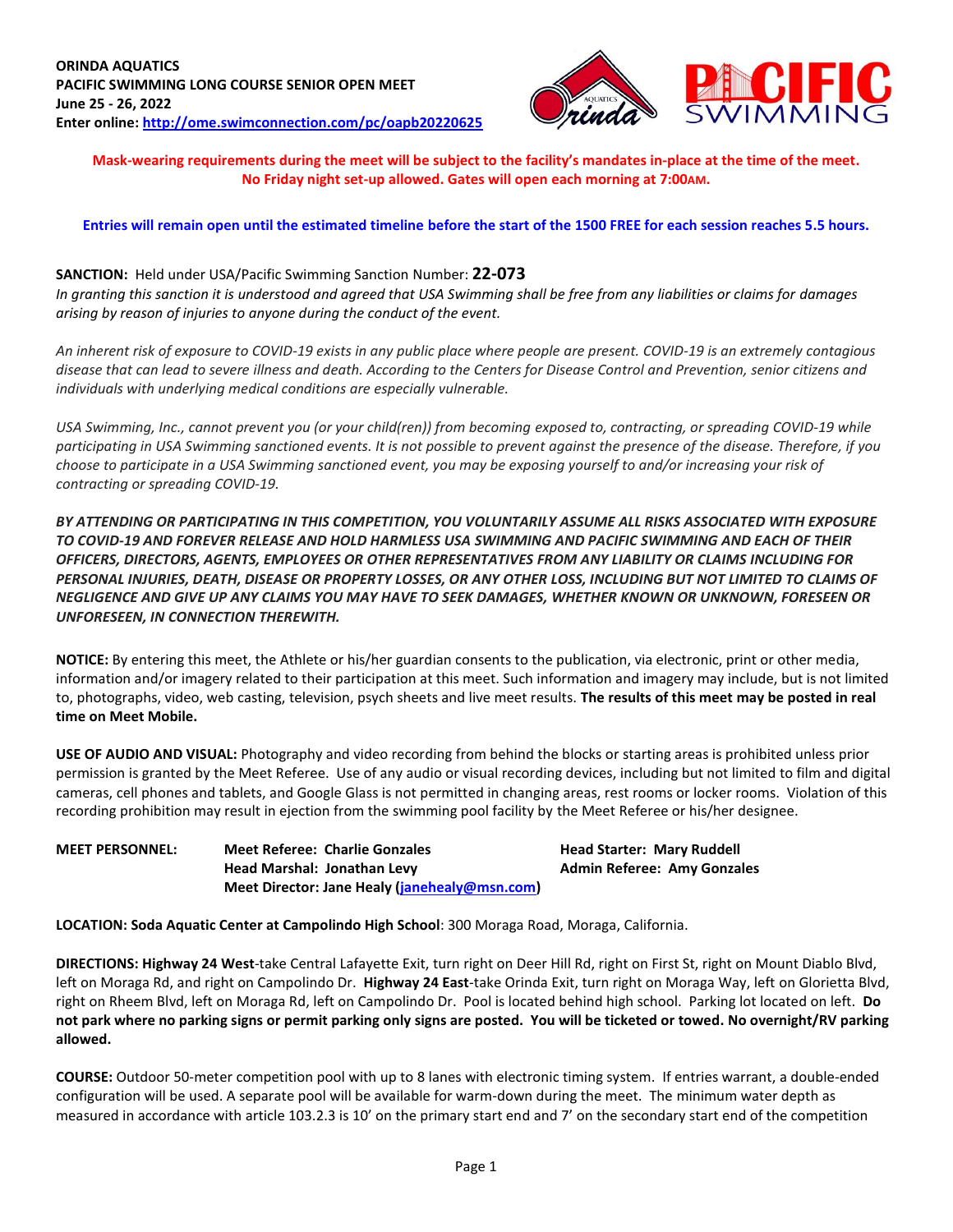pool. The competition course has been certified in accordance with 104.2.2C(4). The copy of such certification is on file with USA Swimming.

**TIME:** Meet begins at 9:00 AM each day. The competition course will be open for warm-ups from 7:30 to 8:45 a.m.

**RULES: •** Current USA and Pacific Swimming rules, including Minor Athlete Abuse Prevention Policy ("MAAPP"), and warm-up procedures shall govern the meet. A copy of these procedures will be posted at the Clerk-of-Course. All Athletes age 18 and older must have completed the Athlete Protection Training to be allowed to compete.

• The local facility's guidelines, restrictions, and interpretation of the local public health guidelines at the time of the meet, including mask-wearing and social-distancing, shall be followed at this meet.

• All applicable adults participating in or associated with this meet acknowledge that they are subject to the provisions of the USA swimming Minor Athlete Abuse Prevention Policy (MAAPP) and that they understand that compliance with MAAPP is a condition of participation in the conduct of this competition.

- All events are timed finals.
- The 1500 FREE events will be limited to the first 24 women entrants and the first 24 men entrants.
- All events will swim fast to slow. Athletes in the 1500 FREE must provide their own Timers and Lap Counters.
- Athletes may compete in a maximum of **4** events per day.
- If local conditions warrant it the Meet Referee, with the concurrence of the Meet Director, may require a mandatory scratch down. Immediate cash refunds will be made for any mandatory scratches.
- All coaches and deck officials must wear their USA Swimming membership cards in a visible manner.
- **• ENTRIES WILL REMAIN OPEN UNTIL THE ESTIMATED TIMELINE (before the 1500 FREE) FOR EACH SESSION REACHES 5.5 HOURS.**

**UNACCOMPANIED ATHLETES:** Any USA Swimming Athlete-Member competing at the meet must be accompanied by a USA Swimming Member-Coach for the purposes of Athlete supervision during warm-up, competition and warm-down. If a Coach-Member of the Athlete's USA Swimming Club does not attend the meet to serve in said supervisory capacity, it is the responsibility of the Athlete or the Athlete's legal guardian to arrange for supervision by a USA Swimming Member-Coach. The Meet Director or Meet Referee may assist the Athlete in making arrangements for such supervision; however, it is recommended that such arrangements be made in advance of the meet by the Athlete's USA Swimming Club Member-Coach.

**RACING STARTS:** Athletes must be certified by a USA Swimming member-coach as being proficient in performing a racing start or must start the race in the water. It is the responsibility of the Athlete or the Athlete's legal guardian to ensure compliance with this requirement.

**RESTRICTIONS:** • Smoking and the use of other tobacco products is prohibited on the pool deck, in the locker rooms, in spectator

- seating, on standing areas and in all areas used by Athletes, during the meet and during warm-up periods.
- Sale and consumption of alcoholic beverages is prohibited in all areas of the meet venue.
- No glass containers are allowed in the meet venue.
- No propane heater is permitted except for snack bar/meet operations.

• **Marshals and signage will indicate areas designated for set-up. Participants who set-up in restricted areas of the pool deck, school campus, or within fire lanes will be required to re-locate.** 

- All shelters must be properly secured.
- Deck changes are prohibited.

• Destructive devices, to include but not limited to, explosive devices and equipment, firearms (open or concealed), blades, knives, mace, stun guns and blunt objects are strictly prohibited in the swimming facility and its surrounding areas. If observed, the Meet Referee or his/her designee may ask that these devices be stored safely away from the public or removed from the facility. Noncompliance may result in the reporting to law enforcement authorities and ejection from the facility. Law enforcement officers are exempt per applicable laws.

• Operation of a drone or any other flying apparatus is prohibited over the venue (pools, athlete/coach area, spectator area and open ceiling locker rooms) any time athletes, coaches, official and/or spectators are present.

- Only athletes entered in the meet may use the competition or warm-down pool(s) at any time during the meet.
- No overnight parking is allowed. Facilities will not be available or accessible before or after meet hours.
- **ELIGIBILITY:** Athletes must be current members of USA Swimming and enter their name and registration number on the meet entry card as they are shown on their Registration Card. If this is not done, it may be difficult to match the swimmer with the registration and times database. The meet host will check all swimmer registrations against the SWIMS database and if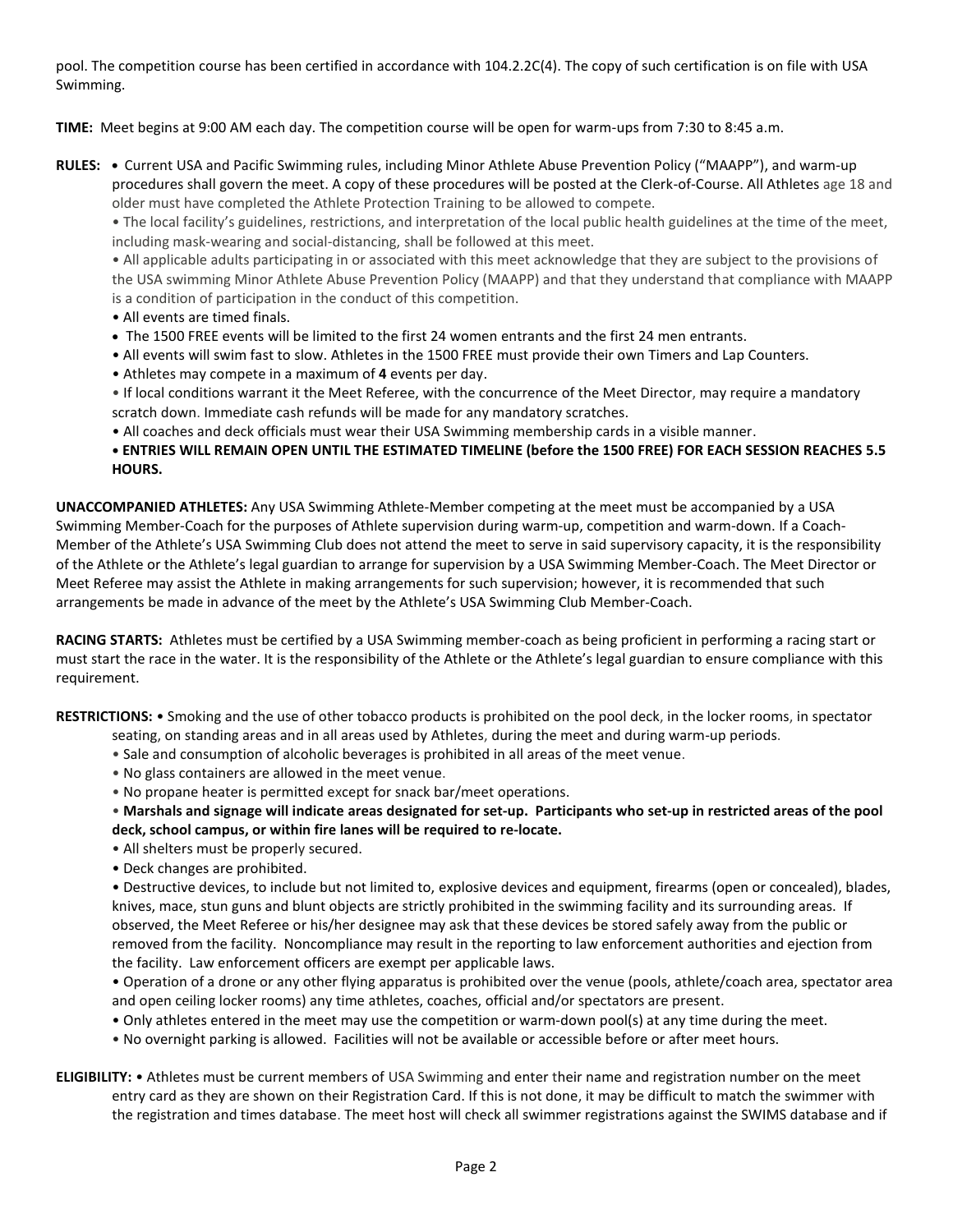not found to be registered, the Meet Director shall accept the registration at the meet (a \$10 surcharge will be added to the regular registration fee). Duplicate registrations will be refunded by mail.

• Athletes 13&over are eligible to enter this meet. There is no proof of time required. Entry times should be the athlete's actual long course time and not the minimum standard.

• Athletes 11 and 12 years of age must meet the Senior Open time standard as outlined by Pacific Swimming time verification procedures. No refunds will be given for times that cannot be proved.

- Athletes under the age of 11 are not eligible to compete.
- Athletes with a disability are welcome to attend this meet and should contact the Meet Director or Meet Referee regarding special accommodations.
- No time conversions shall be accepted.
- Entries with **"NO TIME" will be rejected.**
- The Athlete's age will be the age of the Athlete on the first day of the meet.

**SEEDING:** Event seeding will be in the following order**:** conforming long course meters (LCM), non-conforming short course meters (SCM), and non-conforming short course yards (SCY) - USA Swimming rules 207.12.7B.

**CHECK-IN:** The meet will be deck seeded. Athletes must check-in at the Clerk-of-Course. No event shall be closed more than 30 minutes before the scheduled start of the session. Close of check-in for all individual events shall be no more than 60 minutes before the estimated time of the start of the first heat of the event. Athletes who do not check in will not be seeded and will not be allowed to compete in that event. **Check in for the 1500 FREE will close at 11:00 AM each day.**

**SCRATCH RULE:** Athletes entered in a timed final individual event that is seeded on the deck and who have checked in for that event, must swim in the event unless they notify the clerk of the course before seeding for that event has begun that they wish to scratch. An athlete who fails to swim an event will be barred from their next individual event, either that day or the next meet day.

**ENTRY FEES:** \$7.00 per event plus a \$14.00 participation fee per swimmer. Entries will be rejected if payment is not sent at time of request. No refunds will be made except for mandatory scratch-downs.

**ONLINE ENTRIES:** To enter online go to **<http://ome.swimconnection.com/pc/OAPB20220625>** to receive an immediate entry confirmation. This method requires payment by credit card. Swim Connection, LLC charges a processing fee for this service, equal to \$1 per swimmer plus 5% of the total Entry Fees. Please note that the processing fee is a separate fee from the Entry Fees. If you do not wish to pay the processing fee, enter the meet using a mail entry. **Entering online is a convenience, is completely voluntary, and is in no way required or expected of a swimmer by Pacific Swimming.** Online entries will be accepted through **Wednesday, June 15, 2022, or until the meet reaches capacity, whichever comes first.**

**MAILED OR HAND DELIVERED ENTRIES**: Entries must be submitted on the attached consolidated entry form, which must be filled out completely and legibly with Athlete's best times and delivered with payment in-full. **Paper entries will be accepted if postmarked by Monday, June 13, 2022, or hand delivered by 6:30PM Wednesday, June 15, 2022, or until the meet has reached capacity, whichever comes first.** Requests for confirmation of receipt of entries should include a self-addressed envelope.

## **Make check payable to: Orinda Aquatics Mail/Hand deliver entries to: Jane Healy, 15 Pimentel Court, Moraga, CA 94556**

## **AWARDS:** None.

**ADMISSION:** Free. Printed meet programs will be available to working Coaches and Officials only. Seedings and results may be posted on Meet Mobile.

**SNACK BAR & HOSPITALITY:** A snack bar will be available throughout the competition, if permitted by local mandates at the time of the meet. Coaches and working Officials will have access to the Hospitality Suite, and lunch will be available to them both days.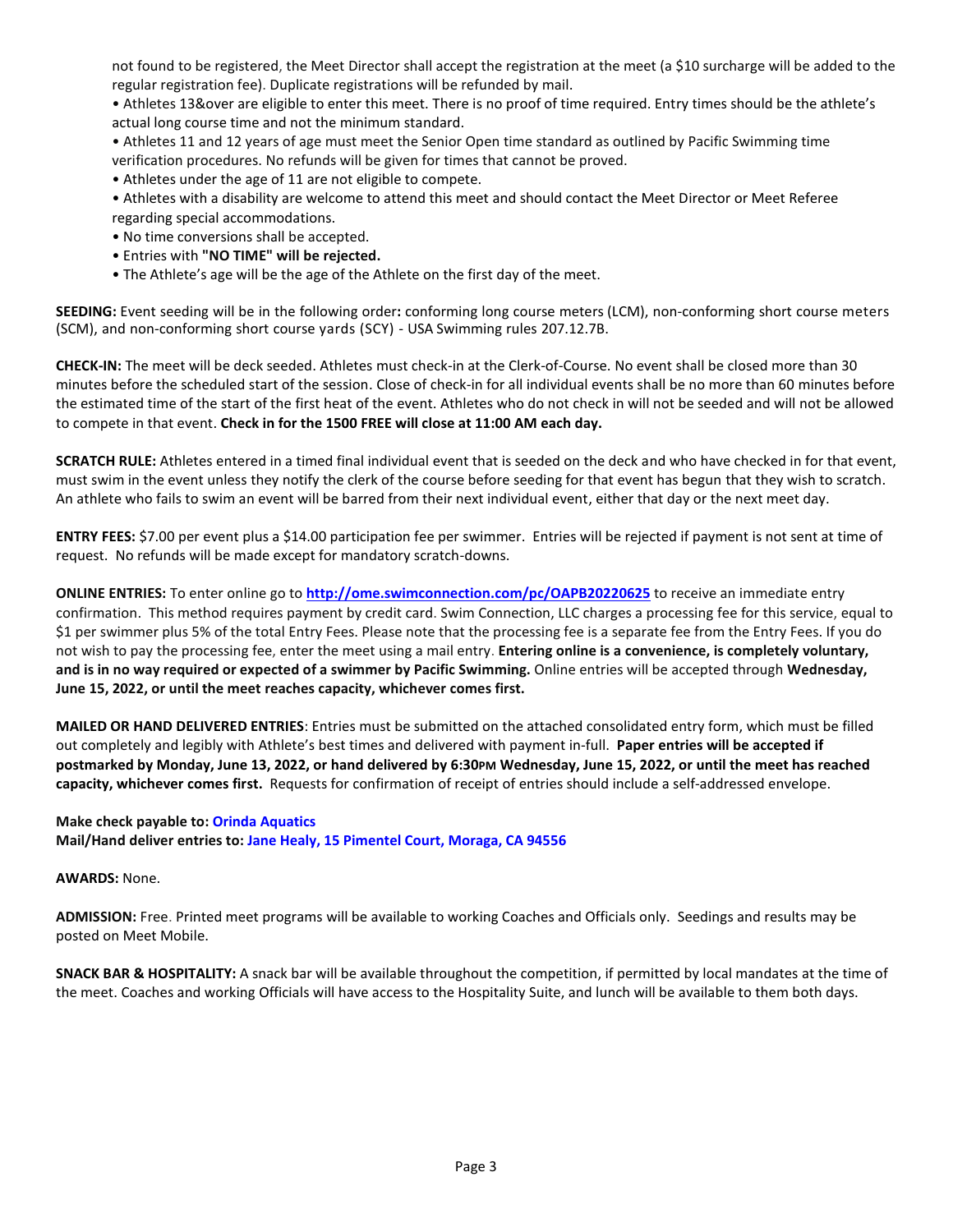| Saturday, June 25, 2022 |                         |                |  |  |  |
|-------------------------|-------------------------|----------------|--|--|--|
| <b>EVENT#</b>           | <b>EVENT</b>            | <b>EVENT#</b>  |  |  |  |
| 1                       | <b>400 FREE</b>         | $\overline{2}$ |  |  |  |
| 3                       | 200 BACK                | 4              |  |  |  |
| 5                       | 100 BREAST              | 6              |  |  |  |
| 7                       | <b>200 FLY</b>          | 8              |  |  |  |
| 9                       | <b>100 FREE</b>         | 10             |  |  |  |
| 11                      | 200 IM                  | 12             |  |  |  |
|                         | <b>MEN'S 1500 FREE*</b> | 14             |  |  |  |

\*The 1500 FREE events (14 and 27) will be limited to the first 24 men entrants and the first 24 women entrants and will be swum fastest to slowest.

Athletes must provide their own Timers and Lap Counters for the 1500 FREE events.

For all events, athletes 11 and 12 years of age must meet the Senior Open time standard as outlined by Pacific Swimming time verification procedures. Athletes under the age of 11 are not eligible to compete.

Time standards may be found at: [2021-2022 Senior Times Overview](https://www.pacswim.org/userfiles/cms/documents/1284/2021-22-sr.-time-overview-lcm-4.4.22.pdf)